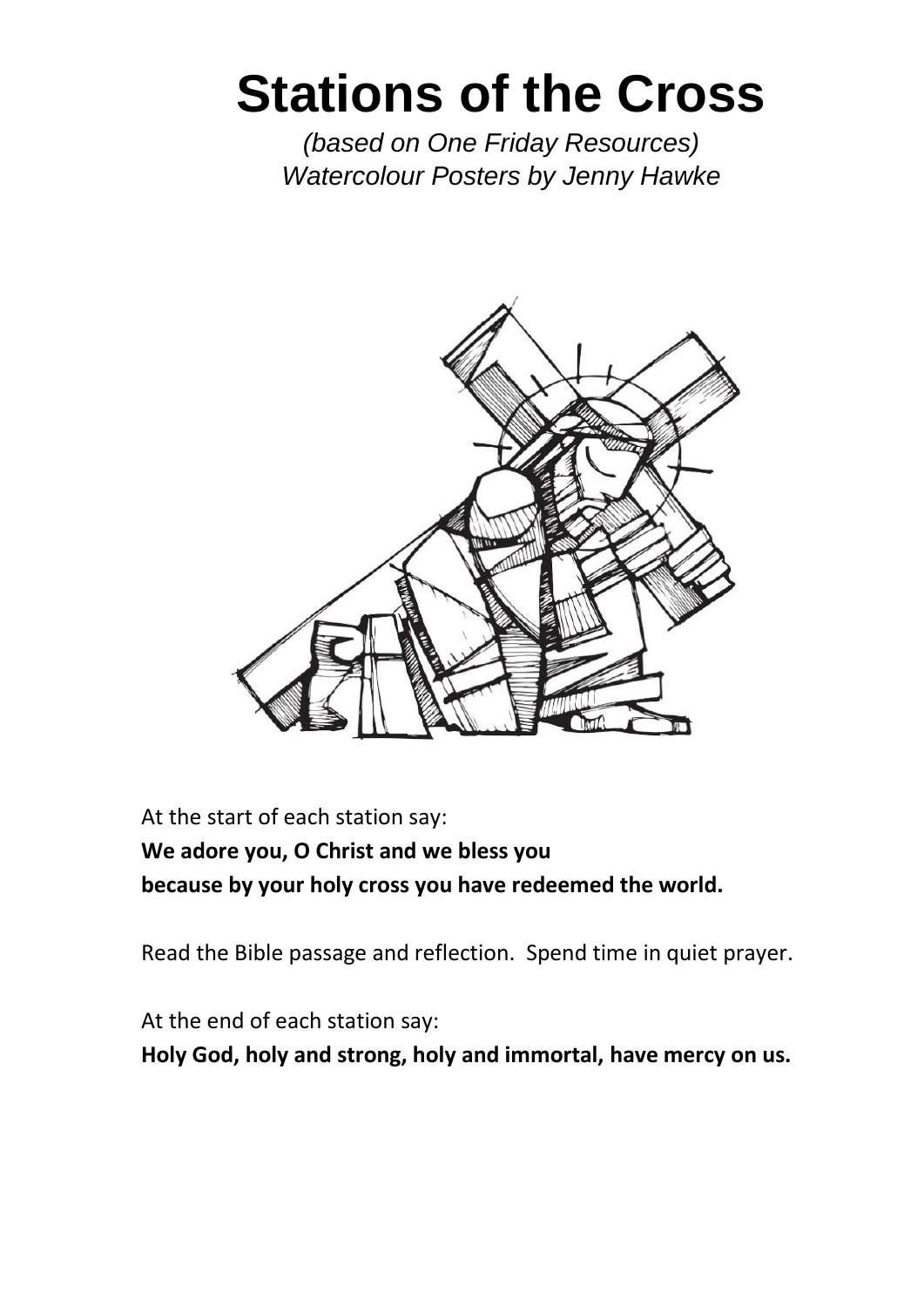## **Fear**

#### **Matthew 26.36-41**

This is the scene on Thursday, the night before Jesus died. Jesus and his disciples are in a small plantation of olive trees at Gethsemane, just outside Jerusalem. It's clear that Jesus knew what the next 24 hours would hold. He was terrified, as any of us would be if we were facing torture and death. He asked his disciples, his friends, to stay awake but they fell asleep. They were unaware of the anguish that he was experiencing. He was facing the future alone.

Not quite alone – he poured out his heart to God, pleading for a way of escape. But ultimately he committed himself to doing God's will. There are times when we all face fear of the future.

There are times when we need to cry out to God and trust in him. As you face your own future and the future of the world, what do you want to cry out to God?

# **Betrayal**

#### **Mark 14.43-46**

While Jesus was speaking to his friends in the garden soldiers arrived armed with knives and sticks to arrest him. The religious leaders were there also. They wanted Jesus out of the way. They brought Judas with them, to betray Jesus with a kiss of friendship. Was this necessary? Jesus was a public figure. Surely, he was easily recognisable? There is always tension when someone is arrested but Jesus had done nothing to deserve arrest. He was unarmed, with no history of violence – quite the reverse. Why is betrayal so hurtful?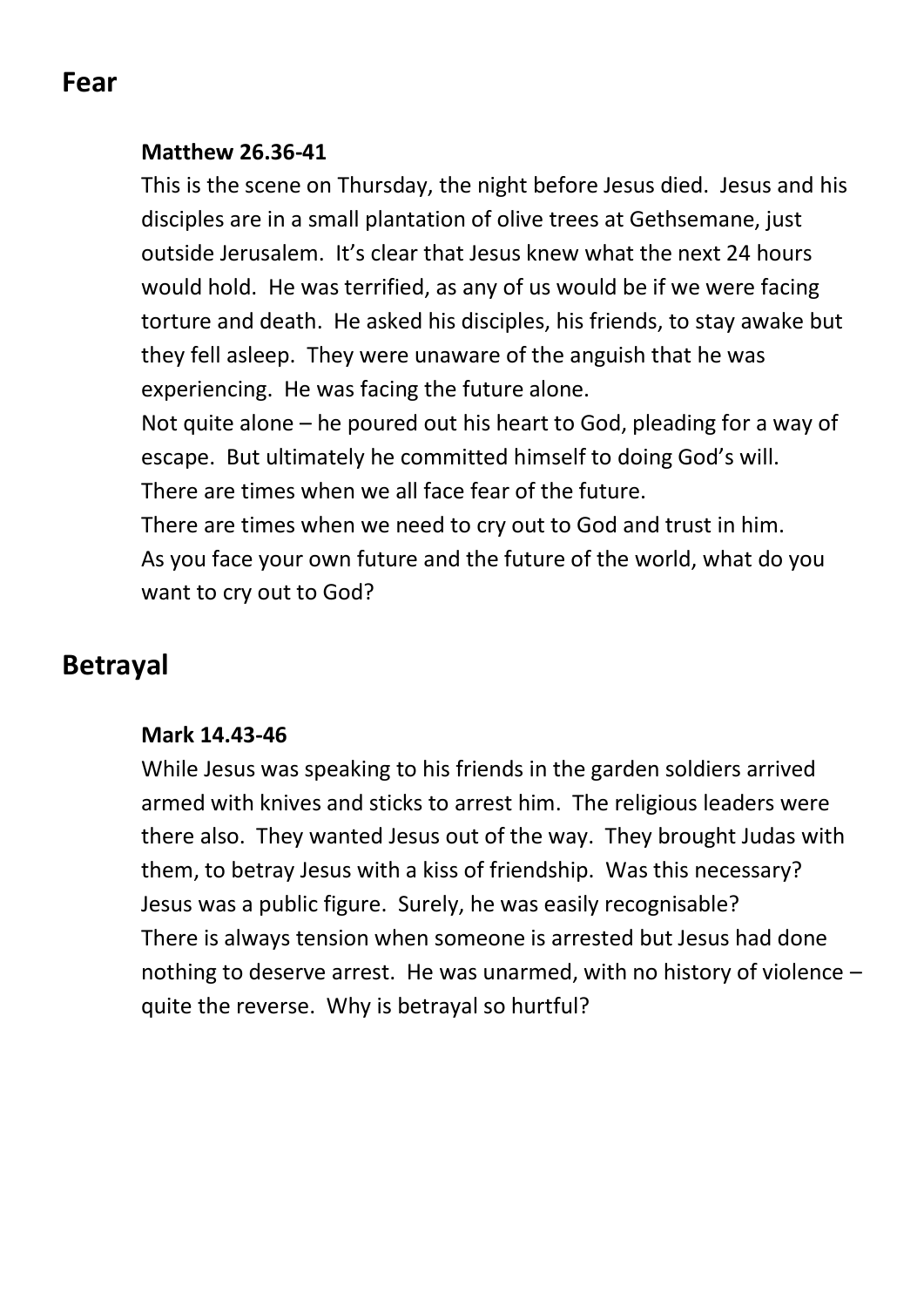# **Judgement**

#### **Luke 22.66-71**

Jesus was dragged in front of the Sanhedrin – the local Magistrates' Court. Their role was to decide whether he had a case to answer. If Jesus stated that he was the Messiah, it would be considered blasphemy. Jesus refused to give a straight answer; he wouldn't say that he was the Messiah, but he wouldn't deny it. Jesus was challenging them; they were confused.

They were facing a dilemma. They were supposed to make a decision about whether this man should live or die. We are often judged by other people – the consequences can be disturbing, upsetting, disastrous. Think of an occasion when you were judged – what was it like? Do we judge others too quickly, with inadequate information?

# **Disloyalty**

#### **Matthew 26. 69-75**

Peter had been a follower and friend of Jesus since the beginning – he could be regarded as Jesus' best friend. Jesus was under arrest and facing the death penalty. But Peter did not stand by him. He pretended he didn't know him – not just once but three times. Peter must have hated himself, especially when he remembered that Jesus had predicated this. Jesus knew Peter better than he knew himself! Peter wept bitterly, in sorrow for the fate of Jesus and with a sense of shame in his own actions. Is there any way back after such a disloyalty? Would we have behaved any differently?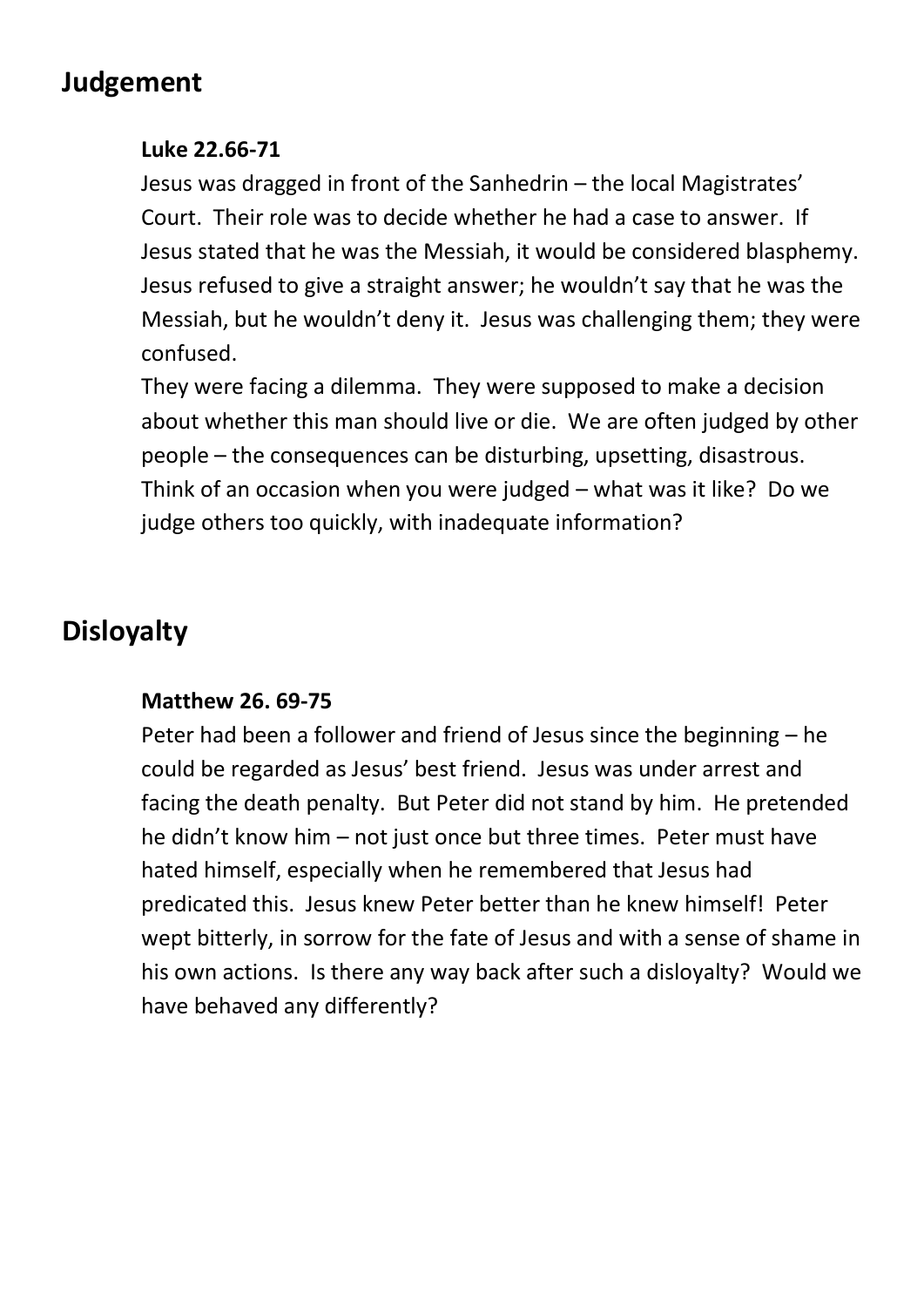## **Powerlessness**

#### **Mark 15.1-5, 15**

Jesus was handcuffed, physically powerless. He was brought before Pontius Pilate, the most powerful man in the country. Pilate had the authority to have Jesus released or executed. But Pilate couldn't get a straight answer from him. Jesus didn't even defend himself. In the end, it turned out that Pilate, such a powerful man, was more scared than Jesus. Pilate, under pressure from the crowd, released a convicted murderer and sentenced Jesus to death. What is it like to feel powerless? are we ever completely powerless?

## **Torture**

#### **John 19.1-3**

Pilate handed Jesus over to the Palace guards. Jesus was stripped of his own clothes and dressed up like a pretend king. He was mocked and tortured. He was stripped of his dignity and humanity. He was naked and powerless. He was defenceless and vulnerable. Jesus shares the vulnerability of people in difficult situations throughout the world. He shares our humanity fully.

Why is torture so shocking? In what ways does torture impact upon our lives?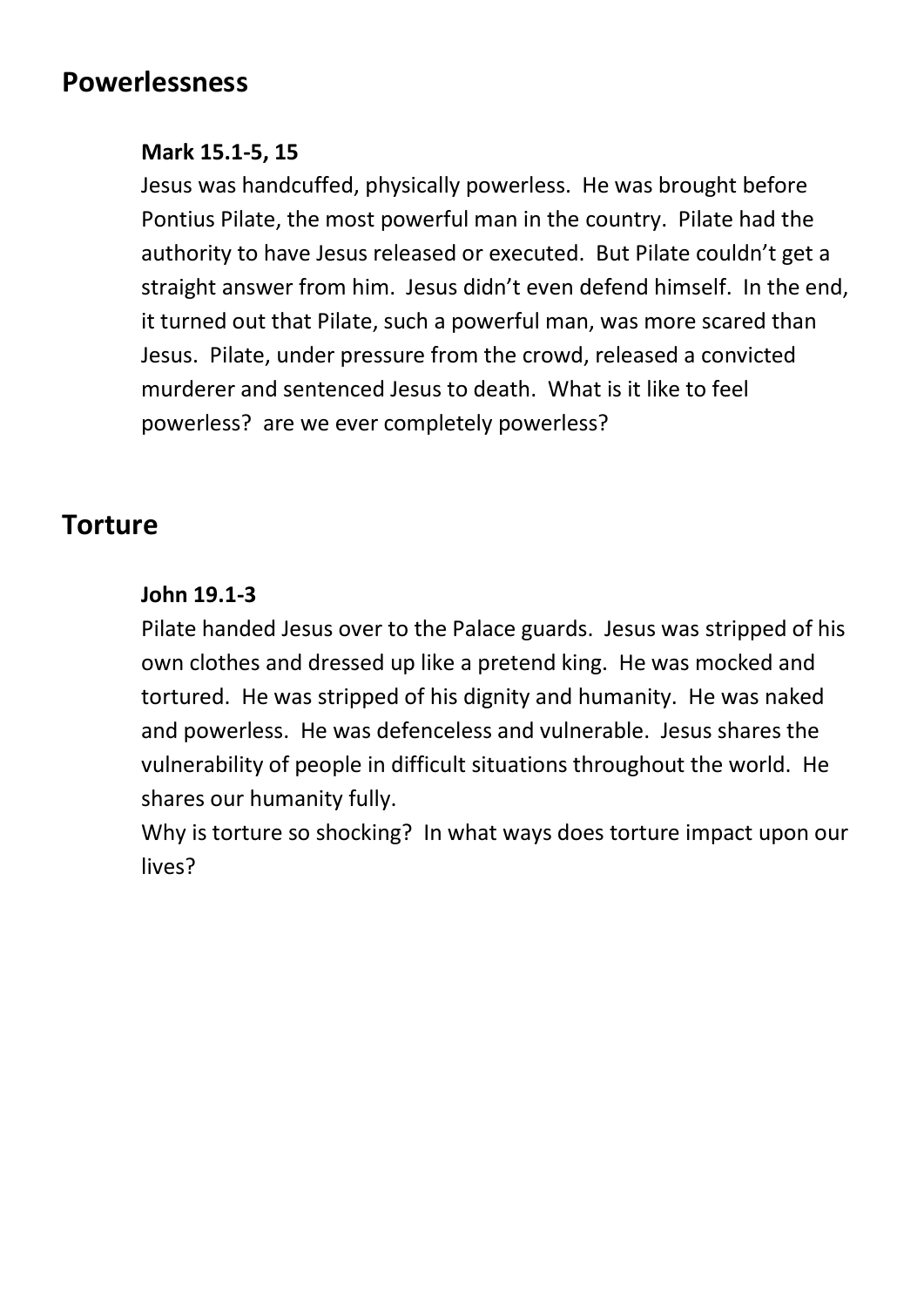## **Burdens**

### **John 19.6, 15-17**

The cross is the central symbol of our Christian faith. Jesus already weakened by beatings and torture, is forced to carry his cross – a physical burden of heavy wood. It was probably the cross-piece of the cross; the upright section would have been fixed in the ground. There are other burdens, not just physical ones. Some burdens are not visible but can weigh us down just as much as a solid, physical one. Christians believe that Jesus carried the burden of the world's evil to the cross. What burdens do you carry? have you ever carried a heavy burden for someone else? Or has someone carried a burden for you?

## **Mercy**

#### **Mark 15.21**

Jesus would have been surrounded by a hostile crowd as he travelled towards his crucifixion. He was weak and stumbling, so the soldiers pulled an innocent bystander from the crowd to carry the cross for a short time. All we know is that he was called Simon and he was a foreigner. Simon took the burden for a short time – was it a voluntary act of mercy or was he compelled to do it? Kindness, particularly from strangers, may touch our lives and have a tremendous impact. have you ever received an act of kindness or mercy from a stranger?

## **Tears**

#### **Luke 23.27-31**

The women of Jerusalem were in the crowd by the side of the path. The group may have included Jesus' mother and some of his followers. They were distraught, weeping and horrified. But he said to them "Do not weep for me, but weep for yourselves and your children." He knew that there would be more suffering to come. Even in the midst of his own pain Jesus shows great compassion for others.

How do you show compassion to your friends and family?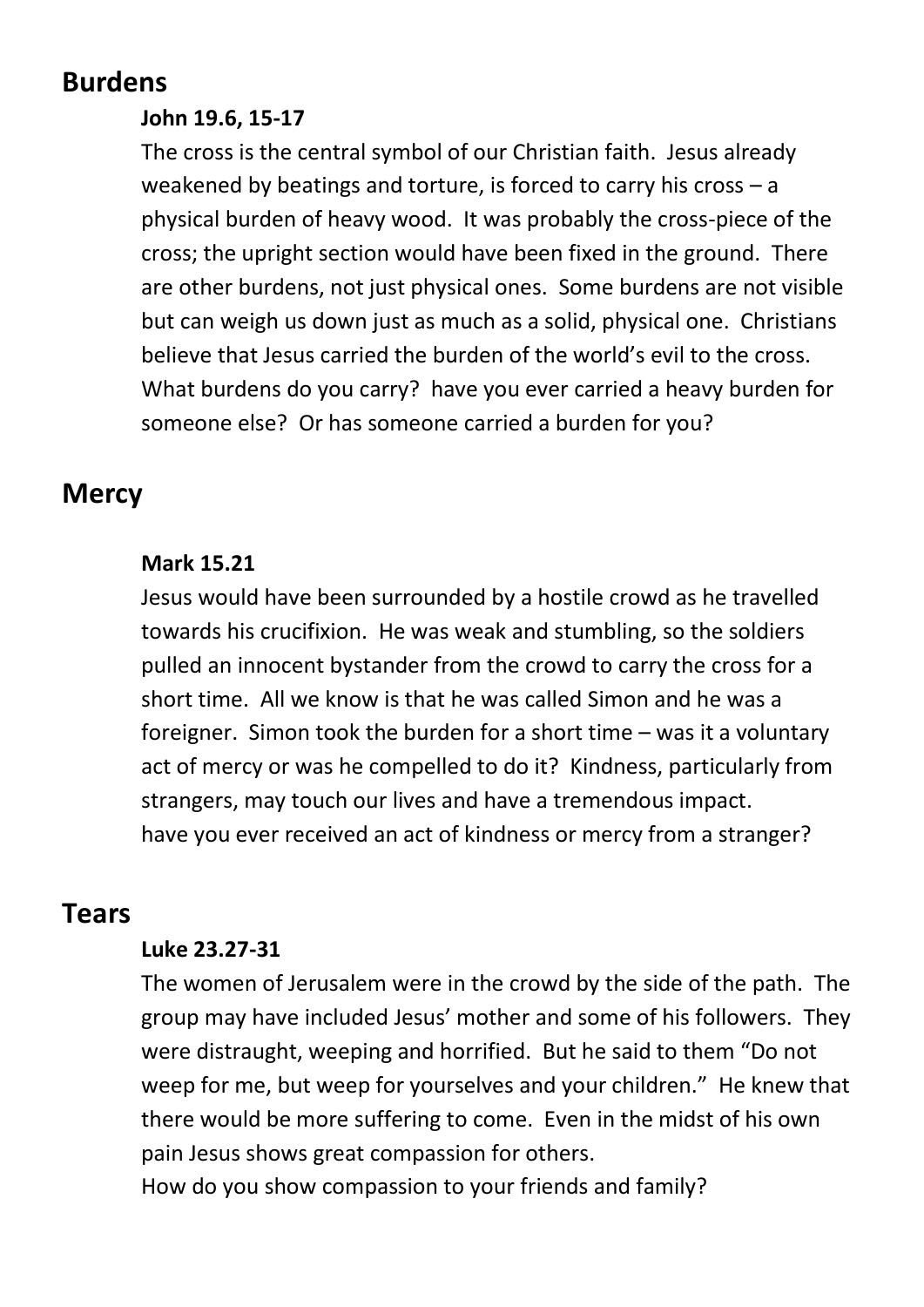# **Forgiveness**

#### **Luke 22.33-34**

Crucifixion is one of the most cruel and painful forms of execution. The victim was nailed to a cross-shaped piece of wood and left to dehydrate or bleed to death as others watched on. And yet at this point Jesus spoke to his Father, God, and prayed for forgiveness for those who crucified him. Forgiveness is a choice – we ask for forgiveness, we choose to forgive others. Note that Jesus asks God to forgive his executioners – as if it is God who is being wounded.

have you ever done something wrong and been forgiven? what was the effect of the forgiveness?

# **Hope**

#### **Luke 23.39-43**

Jesus was crucified between two criminals; one taunted him, the other recognised that he didn't deserve to die. He asked Jesus for mercy even after his death. By promising the thief that he would be with him in Paradise on the same day, Jesus was indicating that there is hope after death.

What does hope look like? What do you hope for?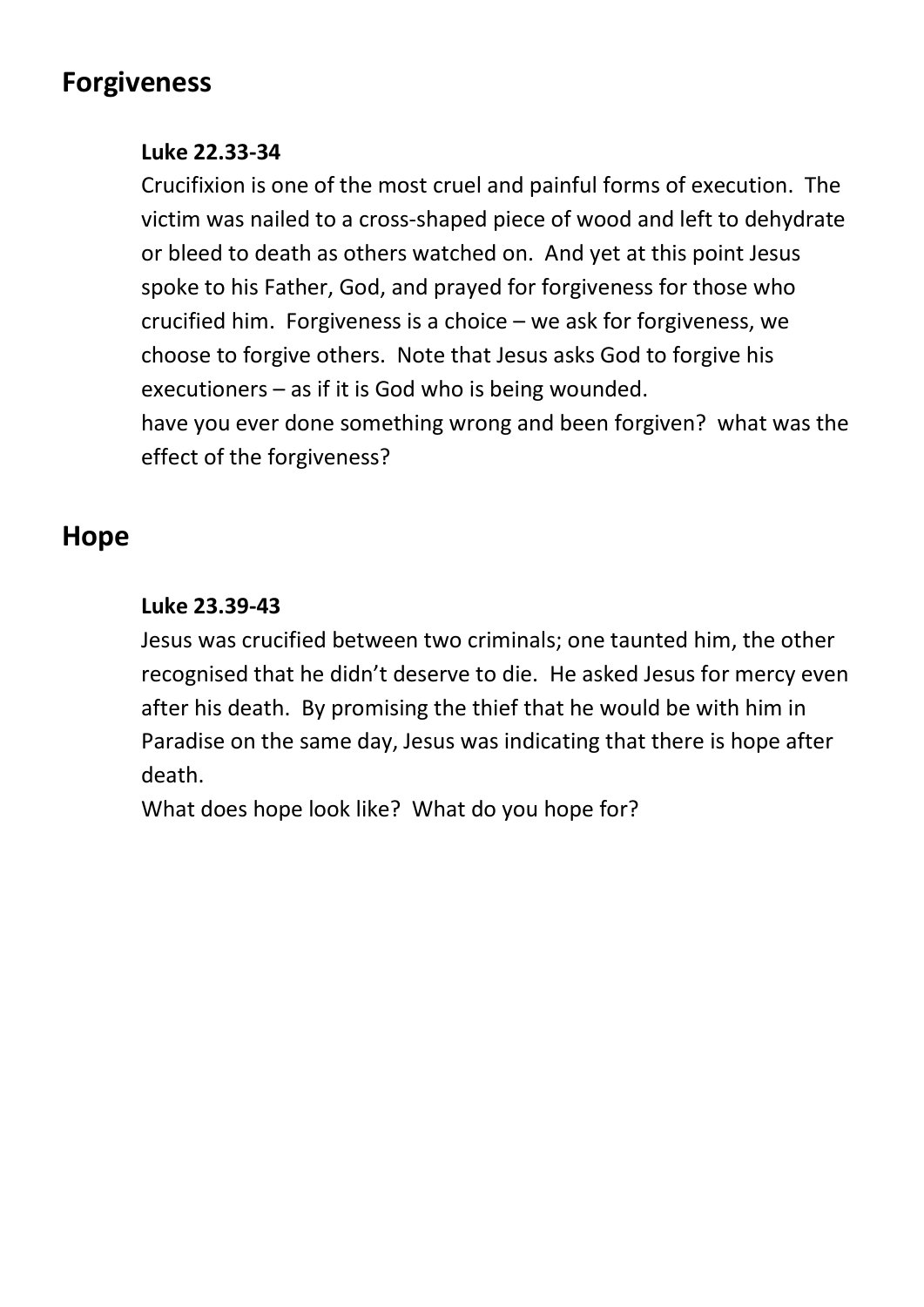# **Family**

#### **John 19.25-27**

Jesus' mother and his aunt were among the crowd watching him suffer. We can only imagine the horror of that scene for his mother, Mary – the loss of a child is every mother's worst nightmare.

The loss of a family member changes everything. In the middle of his darkest hour Jesus saw how his death was going to affect his mother and his friends – so he welded them together into a new family.

We can't avoid death and loss; it's part of family life. But we can open our hearts to those who have lost someone special and share our love and lives with them.

Do you have to be a blood relation to be part of a family?

# **Death**

#### **Luke 23.44-46**

Jesus hung on the cross for about three hours, in terrible pain. At the end his last words were to trust himself into God's hands and then he died.

What phrases do people use to avoid talking about death? Why are we so reluctant to speak about death?